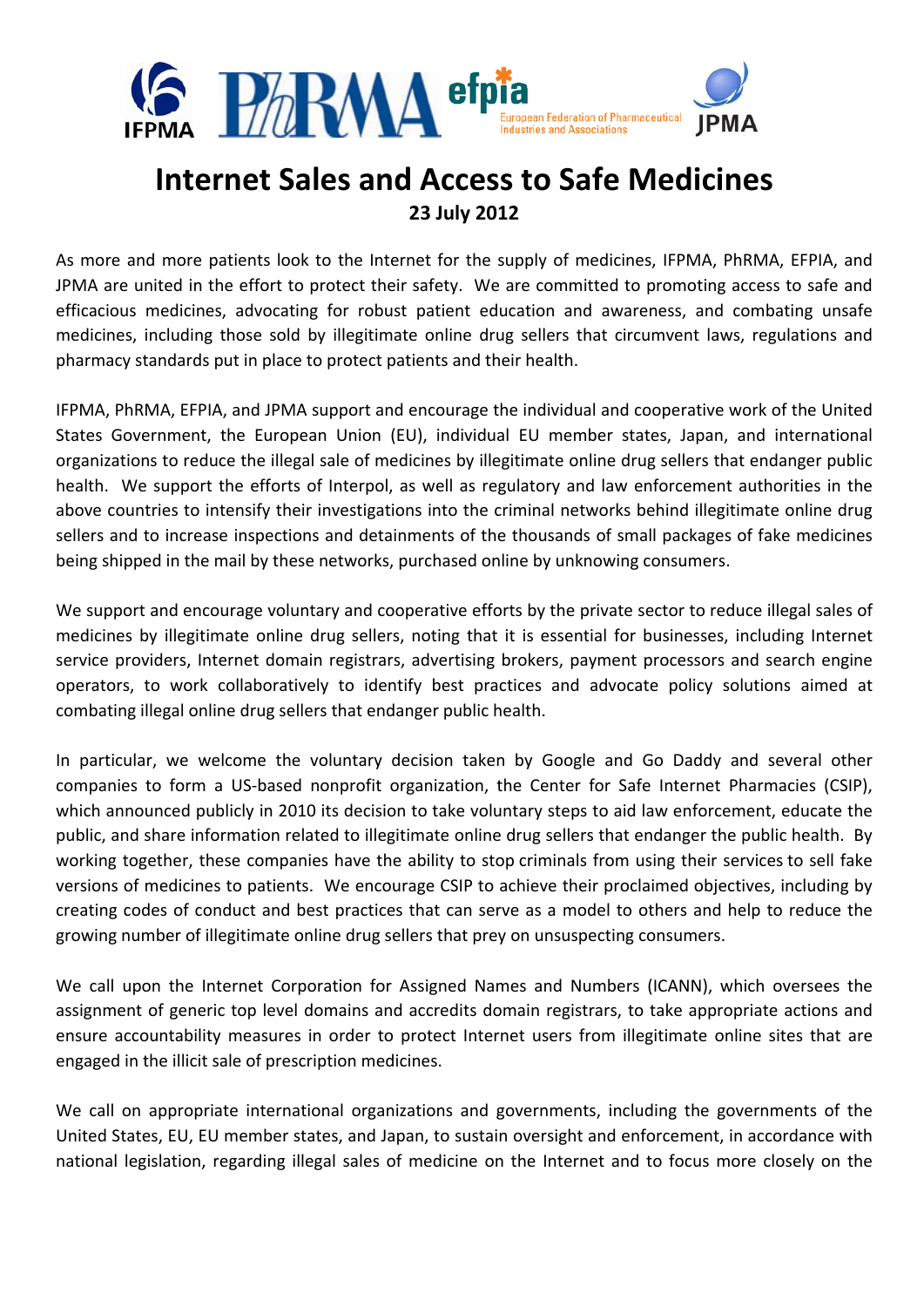

growing number of illegitimate online drug sellers that directly endanger public health and safety by violating existing laws, regulations, and standards put in place to protect patients.

As part of this strategy, we encourage these governments to collaborate in order to address this challenge, and to support and encourage additional voluntary cooperation by private sector stakeholders, including domain name registrars, search engine operators, and payment service providers, who play a critical role in the solution.

We encourage all governments that identify this issue as a patient safety threat to explore opportunities to strengthen laws and law enforcement tools to address the growing number of illegitimate online pharmacies that endanger public health.

An important component of all of these efforts is the need to increase public education and awareness as to the potential dangers of purchasing medicines on the Internet from illegitimate online drug sellers. We support and encourage governments and other stakeholders to develop robust education and awareness programs to inform the public about the potential dangers of purchasing medicines online from illegitimate sellers and to raise awareness about how patients can purchase medicines safely from lawful sources.

IFPMA, PhRMA, EFPIA, and JPMA members will continue to do our part to help to protect patients and raise awareness about the dangers and rise of counterfeit medicines, including the dangers posed by illegal drug sellers operating on the Internet. We recognize that we cannot solve this problem alone, but our industry will always remain committed partners in the shared commitment to protect patient safety and global public health.